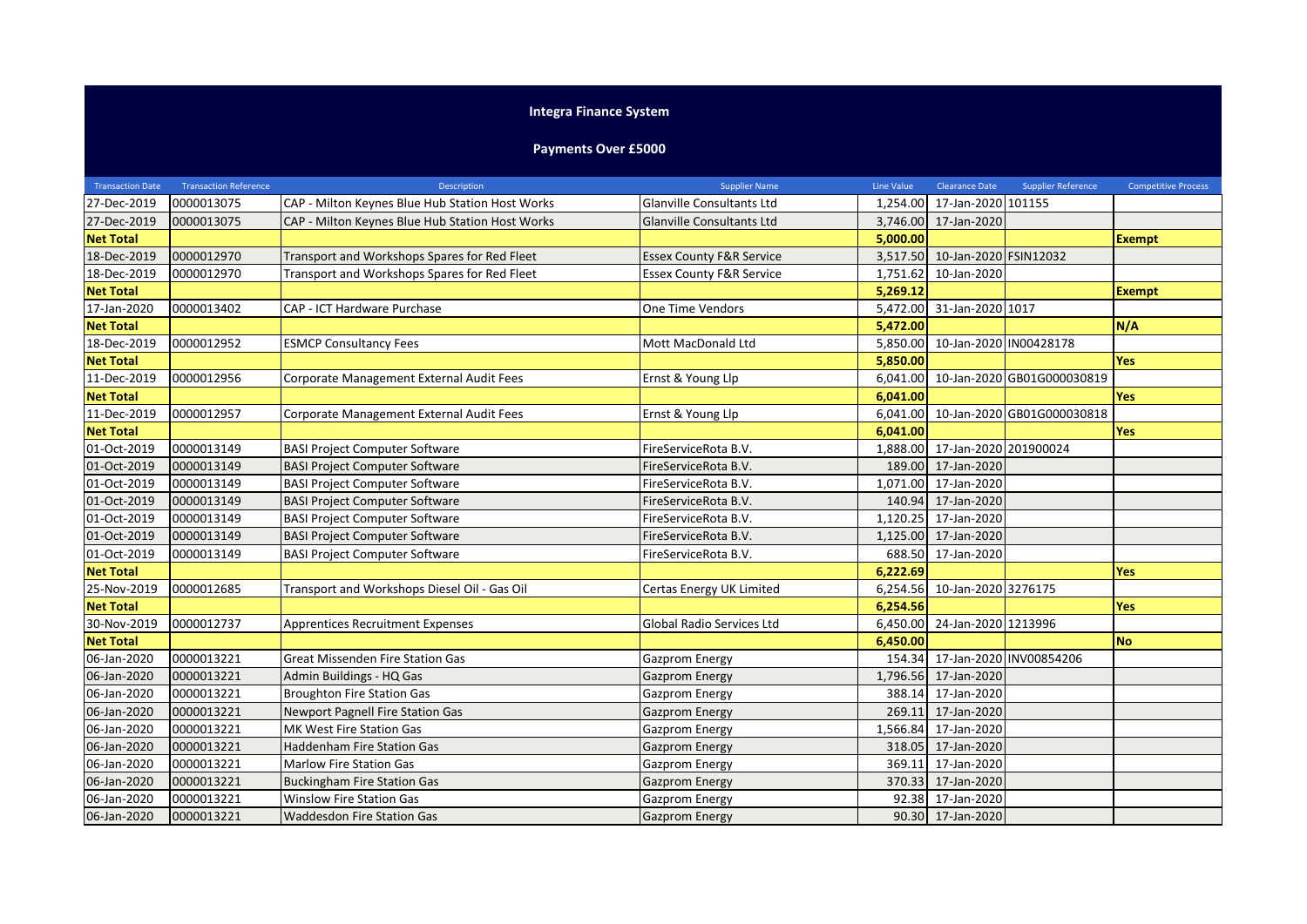| 06-Jan-2020      | 0000013221 | High Wycombe Fire Station Gas                      | Gazprom Energy                  |           | 739.11 17-Jan-2020                |                         |               |
|------------------|------------|----------------------------------------------------|---------------------------------|-----------|-----------------------------------|-------------------------|---------------|
| 06-Jan-2020      | 0000013221 | <b>Stokenchurch Fire Station Gas</b>               | <b>Gazprom Energy</b>           |           | 115.29 17-Jan-2020                |                         |               |
| 06-Jan-2020      | 0000013221 | Amersham Fire Station Gas                          | Gazprom Energy                  |           | 168.44 17-Jan-2020                |                         |               |
| 06-Jan-2020      | 0000013221 | Chesham Fire Station Gas                           | Gazprom Energy                  |           | 302.05 17-Jan-2020                |                         |               |
| 06-Jan-2020      | 0000013221 | <b>Olney Fire Station Gas</b>                      | Gazprom Energy                  |           | 139.72 17-Jan-2020                |                         |               |
| 06-Jan-2020      | 0000013221 | <b>Beaconsfield Fire Station Gas</b>               | <b>Gazprom Energy</b>           |           | 412.54 17-Jan-2020                |                         |               |
| 06-Jan-2020      | 0000013221 | Gerrards Cross Fire Station Gas                    | Gazprom Energy                  |           | 347.51 17-Jan-2020                |                         |               |
| <b>Net Total</b> |            |                                                    |                                 | 7,639.82  |                                   |                         | Yes           |
| 31-Dec-2019      | 0000013098 | Transport and Workshops Employment Agency Payments | Truckeast Ltd                   |           | 7,480.00 24-Jan-2020 111477       |                         |               |
| <b>Net Total</b> |            |                                                    |                                 | 7,480.00  |                                   |                         | No            |
| 10-Jan-2020      | 0000013353 | <b>Haddenham Fire Station Gas</b>                  | Gazprom Energy                  | 335.05    |                                   | 24-Jan-2020 INV00896048 |               |
| 10-Jan-2020      | 0000013353 | <b>Beaconsfield Fire Station Gas</b>               | Gazprom Energy                  |           | 444.54 24-Jan-2020                |                         |               |
| 10-Jan-2020      | 0000013353 | Great Missenden Fire Station Gas                   | Gazprom Energy                  |           | 190.53 24-Jan-2020                |                         |               |
| 10-Jan-2020      | 0000013353 | Gerrards Cross Fire Station Gas                    | <b>Gazprom Energy</b>           |           | 394.02 24-Jan-2020                |                         |               |
| 10-Jan-2020      | 0000013353 | Admin Buildings - HQ Gas                           | Gazprom Energy                  |           | 1,719.38 24-Jan-2020              |                         |               |
| 10-Jan-2020      | 0000013353 | <b>Broughton Fire Station Gas</b>                  | <b>Gazprom Energy</b>           |           | 459.91 24-Jan-2020                |                         |               |
| 10-Jan-2020      | 0000013353 | Chesham Fire Station Gas                           | Gazprom Energy                  |           | 311.28 24-Jan-2020                |                         |               |
| 10-Jan-2020      | 0000013353 | <b>Newport Pagnell Fire Station Gas</b>            | Gazprom Energy                  |           | 276.22 24-Jan-2020                |                         |               |
| 10-Jan-2020      | 0000013353 | MK West Fire Station Gas                           | Gazprom Energy                  |           | 1,787.42 24-Jan-2020              |                         |               |
| 10-Jan-2020      | 0000013353 | <b>Olney Fire Station Gas</b>                      | <b>Gazprom Energy</b>           |           | 163.95 24-Jan-2020                |                         |               |
| 10-Jan-2020      | 0000013353 | Marlow Fire Station Gas                            | Gazprom Energy                  |           | 400.16 24-Jan-2020                |                         |               |
| 10-Jan-2020      | 0000013353 | <b>Buckingham Fire Station Gas</b>                 | Gazprom Energy                  |           | 425.45 24-Jan-2020                |                         |               |
| 10-Jan-2020      | 0000013353 | <b>Winslow Fire Station Gas</b>                    | Gazprom Energy                  |           | 90.34 24-Jan-2020                 |                         |               |
| 10-Jan-2020      | 0000013353 | <b>Waddesdon Fire Station Gas</b>                  | Gazprom Energy                  |           | 124.28 24-Jan-2020                |                         |               |
| 10-Jan-2020      | 0000013353 | High Wycombe Fire Station Gas                      | Gazprom Energy                  |           | 879.29 24-Jan-2020                |                         |               |
| 10-Jan-2020      | 0000013353 | <b>Stokenchurch Fire Station Gas</b>               | Gazprom Energy                  |           | 163.16 24-Jan-2020                |                         |               |
| 10-Jan-2020      | 0000013353 | Amersham Fire Station Gas                          | Gazprom Energy                  |           | 201.11 24-Jan-2020                |                         |               |
| <b>Net Total</b> |            |                                                    |                                 | 8,366.09  |                                   |                         | Yes           |
| 30-Nov-2019      | 0000012676 | Transport and Workshops Employment Agency Payments | Truckeast Ltd                   |           | 8,360.00 10-Jan-2020 111044       |                         |               |
| <b>Net Total</b> |            |                                                    |                                 | 8,360.00  |                                   |                         | No            |
| 29-Nov-2019      | 0000012752 | Property Team General Repairs & Maintenance        | SAS ENVIROMENTAL LTD            |           | 8,900.00 10-Jan-2020 1366         |                         |               |
| <b>Net Total</b> |            |                                                    |                                 | 8,900.00  |                                   |                         | No            |
| 10-Dec-2019      | 0000012915 | CAP - Milton Keynes Blue Hub Station Host Works    | Clovis Lande Associates Limited |           | 11,000.00 10-Jan-2020 152412      |                         |               |
| <b>Net Total</b> |            |                                                    |                                 | 11,000.00 |                                   |                         | <b>Exempt</b> |
| 20-Dec-2019      | 0000012988 | CAP - Milton Keynes Blue Hub Station Host Works    | Clovis Lande Associates Limited |           | 11,000.00 17-Jan-2020 152435      |                         |               |
| <b>Net Total</b> |            |                                                    |                                 | 11,000.00 |                                   |                         | <b>Exempt</b> |
| 31-Dec-2019      | 0000013227 | CAP - Milton Keynes Blue Hub Station Host Works    | Amberon Ltd                     |           | 2,340.00 17-Jan-2020 BI273758     |                         |               |
| 31-Dec-2019      | 0000013227 | CAP - Milton Keynes Blue Hub Station Host Works    | Amberon Ltd                     |           | 2,160.00 17-Jan-2020              |                         |               |
| 31-Dec-2019      | 0000013227 | CAP - Milton Keynes Blue Hub Station Host Works    | Amberon Ltd                     |           | 3,400.00 17-Jan-2020              |                         |               |
| 31-Dec-2019      | 0000013227 | CAP - Milton Keynes Blue Hub Station Host Works    | Amberon Ltd                     |           | 3,171.43 17-Jan-2020              |                         |               |
| <b>Net Total</b> |            |                                                    |                                 | 11,071.43 |                                   |                         | Yes           |
| 05-Dec-2019      | 0000012990 | Human Resources Consultancy Fees                   | Korn Ferry                      |           | 11,200.00 10-Jan-2020 1195046529. |                         |               |
| <b>Net Total</b> |            |                                                    |                                 | 11,200.00 |                                   |                         | Yes           |